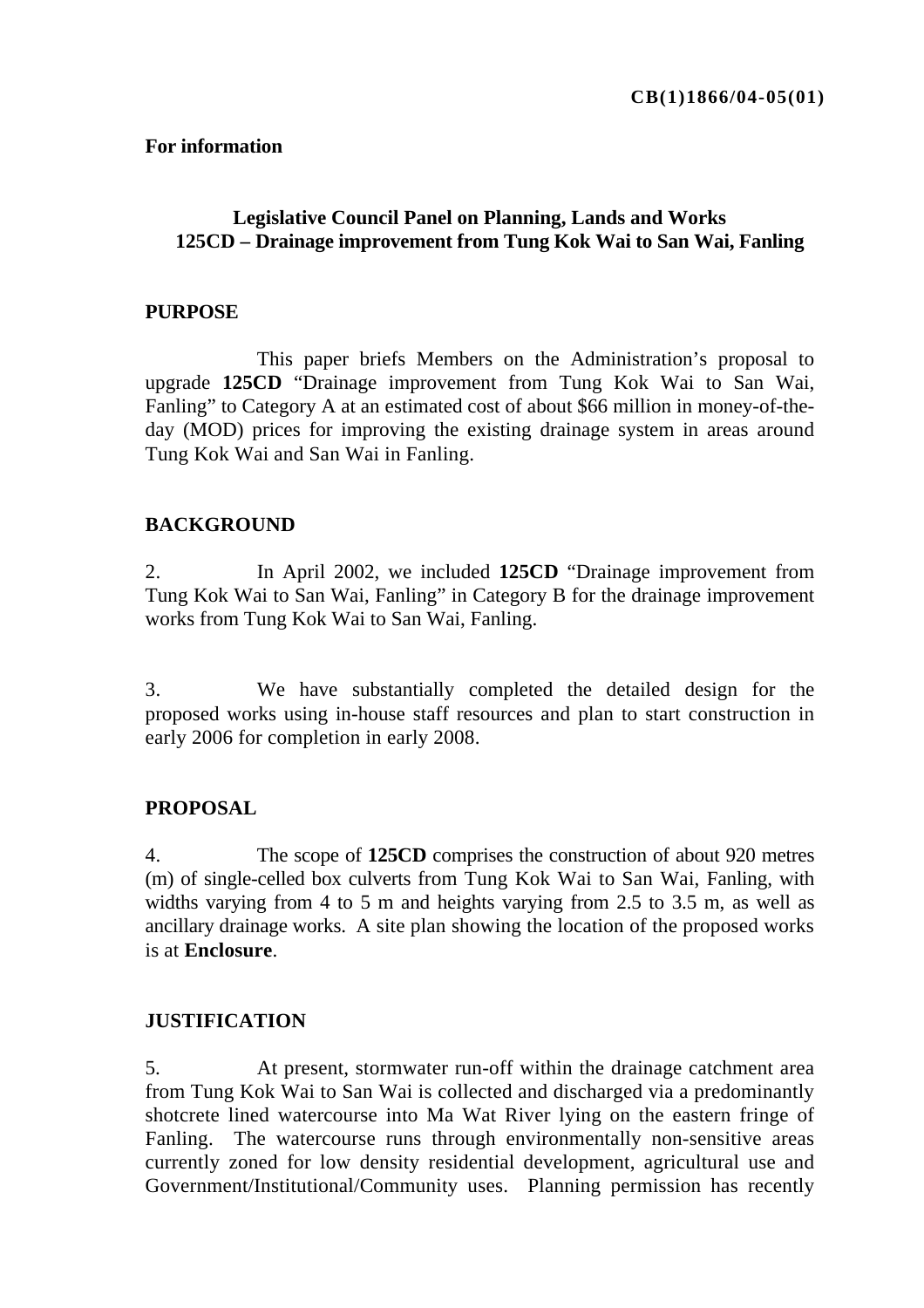been given for more intensive development on some of the agricultural lands. Adjoining low lying areas are flood prone due to the low drainage capacity of the existing watercourse. To relieve the flooding hazard and facilitate the planned development, we propose to replace the existing watercourse from Tung Kok Wai to San Wai by box culverts, with a view to minimizing land resumption and visual impacts due to the new drainage works.

6. Upon completion of the proposed drainage works, the main drainage system in the areas from Tung Kok Wai to San Wai will generally be improved to withstand rainstorms with a return period<sup>1</sup> of one in 50 years.

## **FINANCIAL IMPLICATIONS**

7. We estimate the project cost of the proposed works under **125CD** to be about \$66 million at MOD prices, made up as follows –

|     |                                                     | \$ million                  |                    |
|-----|-----------------------------------------------------|-----------------------------|--------------------|
| (a) | Construction of box culverts and<br>ancillary works | 59                          |                    |
| (b) | Environmental mitigation measures                   | $\mathcal{D}_{\mathcal{L}}$ |                    |
| (c) | Contingencies                                       | 5                           |                    |
|     | Total                                               |                             | 66 (in MOD prices) |
|     |                                                     |                             |                    |

8. We estimate that the proposed works will give rise to an additional annual recurrent expenditure of about \$100,000.

#### **PUBLIC CONSULTATION**

Ī.

9. We consulted the North District Council on 19 March 2002. Members of the District Council supported implementation of the proposed works.

<sup>1</sup> "Return period" is the average number of years during which a severity of flooding will occur once, statistically. A longer return period means a rare chance of occurrence of a more serve flooding.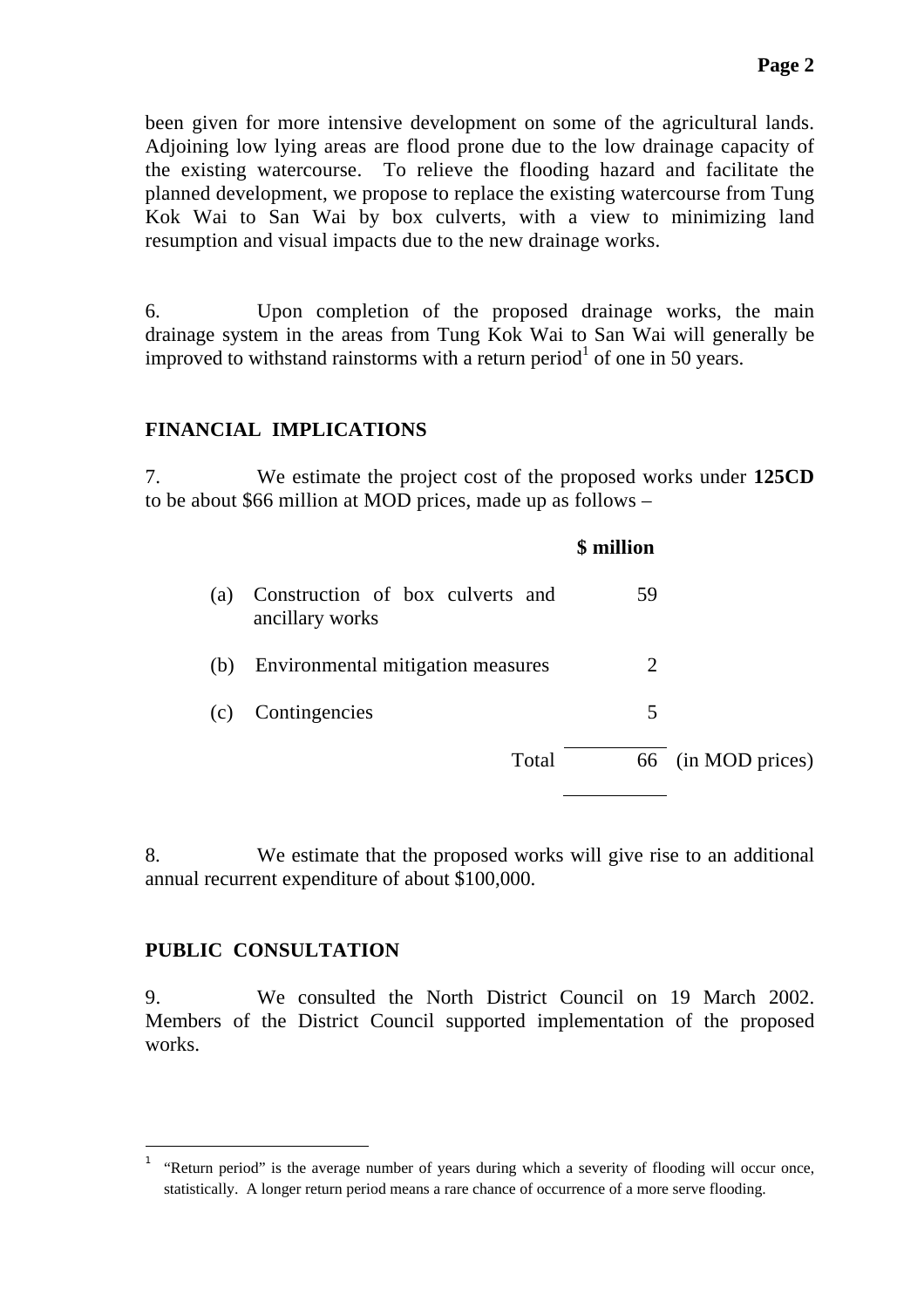10. We gazetted the proposed drainage works under the Roads (Works, Use and Compensation) Ordinance on 7 and 14 May 2004. We received two objections during the statutory objection period, both of which have been withdrawn either unconditionally or with conditions acceptable to departments concerned.

# **ENVIRONMENTAL IMPLICATIONS**

11. The project is not a designated project under the Environmental Impact Assessment Ordinance, and will not cause long-term environmental impact. The existing watercourse is not ecologically important, with no flora and fauna species or natural habitats of conservation concern. The environmental sensitivity of the surrounding areas of the proposed drainage works is assessed as low. We will incorporate pollution control measures in the works contract to control noise, dust and site run-off to ensure compliance with the established guidelines and standards during the construction stage.

12. We have considered in the planning and design stages ways of minimising construction and demolition (C&D) materials as far as possible. The alignment of the proposed drainage channel was determined such that least excavation and demolition of existing structures would be required. We will also require the contractor to submit a waste management plan (WMP) for approval, with appropriate mitigation measures, including the allocation of an area for waste segregation. We will ensure that the day-to-day operations on site comply with the WMP. We will require the contractor to re-use the excavated materials as filling materials on site or on other construction sites as far as possible to minimise the disposal of public fill to public filling facilities. To further minimise the generation of C&D waste, we will encourage the contractor to use non-timber formwork and recyclable material for temporary works. We will control disposal of public fill and C&D waste to public filling facilities and landfills respectively through a trip-ticket system. We will require the contractor to separate public fill from C&D waste for disposal at appropriate facilities. We will record the disposal and reuse of C&D materials for monitoring purposes.

13. We estimate that about 33 300 cubic metres  $(m<sup>3</sup>)$  of C&D materials will be generated by the project. Of these, we will reuse about 12 000  $m<sup>3</sup>$  (36%) on site and 18 000  $m<sup>3</sup>$  (54%) as fill in public filling areas<sup>2</sup> and dispose of 3 300 m<sup>3</sup> (10%) at landfills. The notional cost<sup>3</sup> of accommodating C&D waste

i.

<sup>2</sup> A public filling area is a designated part of a development project that accepts public fill for reclamation purposes. Disposal of public fill in a public filling area requires a licence issued by the Director of Civil Engineering and Development.

<sup>3</sup> This estimate has taken into account the cost for developing, operating and restoring the landfills after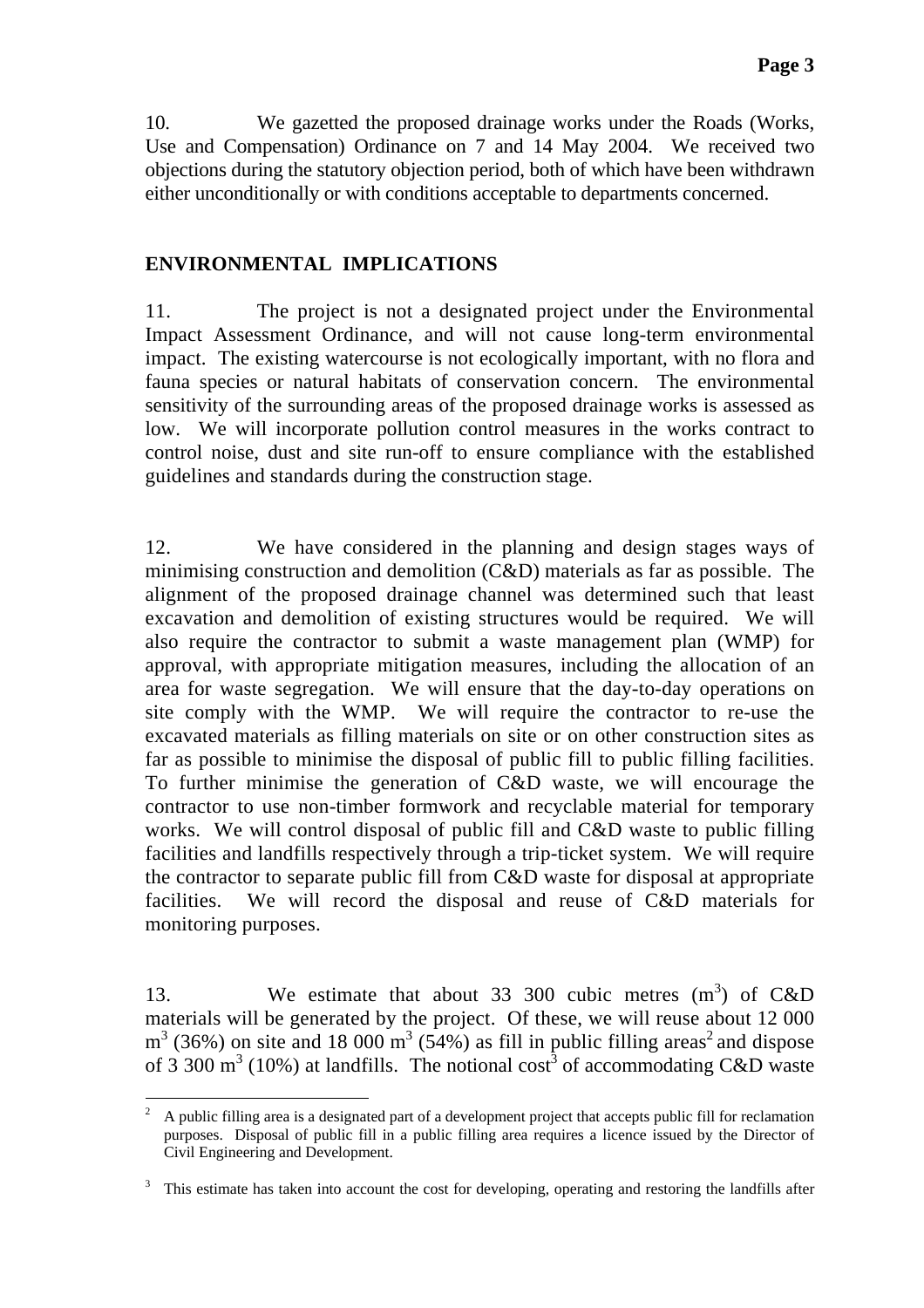at landfill sites is estimated to be \$412,500 for this project (based on a notional unit cost of  $$125/m<sup>3</sup>$ .

## **JOB CREATION**

14. We estimate that the proposed works will create about 52 jobs (45 for labourers and another seven for professional/technical staff) providing a total employment of 1 100 man-months.

# **WAY FORWARD**

i.

15. We intend to submit our proposal of upgrading of **125CD** to the Public Works Subcommittee in October/November 2005 with a view to seeking funding approval of the Finance Committee in November/December 2005.

**Environment, Transport and Works Bureau June 2005** 

they are filled and the aftercare required. It does not include the land opportunity cost for existing landfill sites (which is estimated at \$90 per  $m<sup>3</sup>$ ), nor the cost to provide new landfills (which are likely to be more expensive) when existing ones are filled. The notional cost estimate is for reference only and does not form part of this project estimate.